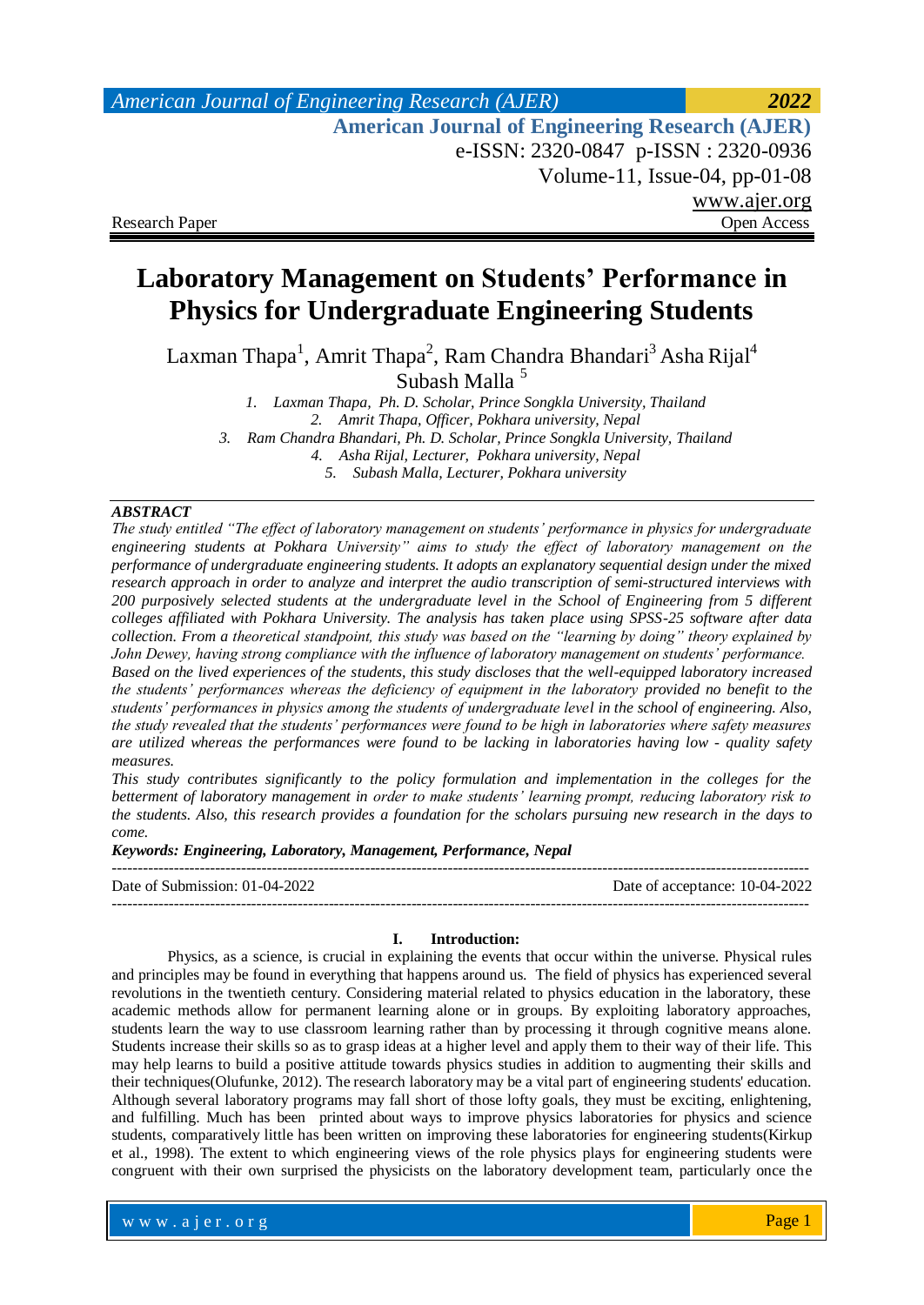remarks focused on engineer's realm of operation (i.e the "real world")(Kirkup et al., 1998). The discussions were largely centered on the research laboratory information for engineering students. Several of the responses were useful in elucidating the expectations of engineering lecturers and professionals. The traits that physics has were widely arranged by engineering professionals. Students ought to study in and about laboratories additionally because of the general significance of physics in engineering education. Our university places a robust stress on the notion of group action theory and observation in engineering careers. This should be enforced so as to suit the requirements of each lecturer and pupil. Laboratory practices in engineering classes, significantly in physics classes, are important for college students to develop skills and mental tools for use in experimental physics and knowledge processing. This also aids students' management of basic concepts, helps them to know the worth of observation and to differentiate between interference created in theory and what's discovered in practice (Bhathal, 2011).

#### **Purpose of paper and background**

Nepal adapted the multi-university concept in 1983. The idea of Pokhara University was conceived in 1986; however, it was established only in 1997 under the Pokhara University Act, 1997. The incumbent honorable Prime Minster and honorable Educational Minister of the Federal Democratic Republic of Nepal are the Chancellor and the Pro-chancellor respectively. It is a non-profit autonomous institution, partly funded by the government of Nepal and partly by revenues from its students and affiliated colleges. The School of Engineering (SOE) was established in 2009. At this moment, the school includes civil engineering, civil and rural engineering, electrical and electronics engineering, software engineering, computer engineering at the undergraduate level and construction management, structural engineering, hydropower engineering, public health and disaster engineering, electrical engineering in power systems at the graduate level. The purpose of this paper is to find out how engineering students perceived their physics lab work at the School of Engineering of Pokhara University. The method students are required to learn takes into account the authors' knowledge of human cognitive architecture, expert-novice difference and cognitive load (Jalil et al., 2020). The guided practice mode has been tailored for a physics practical to reap positive effects from study. Most of the laboratory manuals give comprehensible commands as to how the systems are to be set up and how to perform the experiment to achieve meaningful consequences for the analysis. This approach additionally ensures that scholars are capable of linking experimental facts with the hypothesis and they are less probable to make errors while deciphering information(Bhathal, 2011)

#### **Objective of Research:**

The main objectives of this research paper are:

1) To determine the efficiency and effectiveness of the university laboratory safety measures as well as the students' awareness of laboratory hazards in physics laboratories in Pokhara University.

2) To set up the mechanisms to ensure adequate, effective and efficient utilization of physics laboratory resources and the effect of these mechanisms on undergraduate engineering students' performance in physics.

3) To evaluate the challenges facing the university students in management of the physics laboratory.

4) To develop strategies of improving laboratories' management that improve students' theoretical concepts of physics.

#### **II. Literature Review:**

In this research, the authors have furthered understanding between those managing the science laboratory and students and those instructing them. Physics is the bedrock of science and technology, and, as a result of several tools and theories developed in the course of the progress of the science of physics, advancement in many fields have been made (Olufunke, 2012). Principles of physics have been widely used for various fields of engineering. It is accepted that science laboratory work gives scholars an opportunity to generate experimental and analytical ideas to correlate links between theories and observation. (Bhathal, 2011). This allows students to develop their ability to manipulate instruments, to perform experiments, and to gather knowledge. These techniques also allow for cooperative learning and to incorporate these analyses into their behavior. This laudable aim has been accepted by experimental physicists and engineers (Bhathal, 2011). Laboratory managers at the school level assume that first hand expertise in observation and manipulation develops understanding and appreciation. Laboratory coaching is additionally ofttimes accustomed to foster skills necessary for advanced study or research. The target considerations are the acquisition of adequate science laboratory resources and their effective utilization for student's performance in physics(Frank van Steenbergen & Tuinhof, 2009). The tutorial experience involving the learner's activated problems solving skills maintains knowledge acquisition longer than abstract experiences (Yousuf and national capital 2005). As for the place of learning, young physicists should have access to necessary data, materials and resources. They need to interact with tangible and intangible resources so as to ensure learner-centered activities are an integral part of learning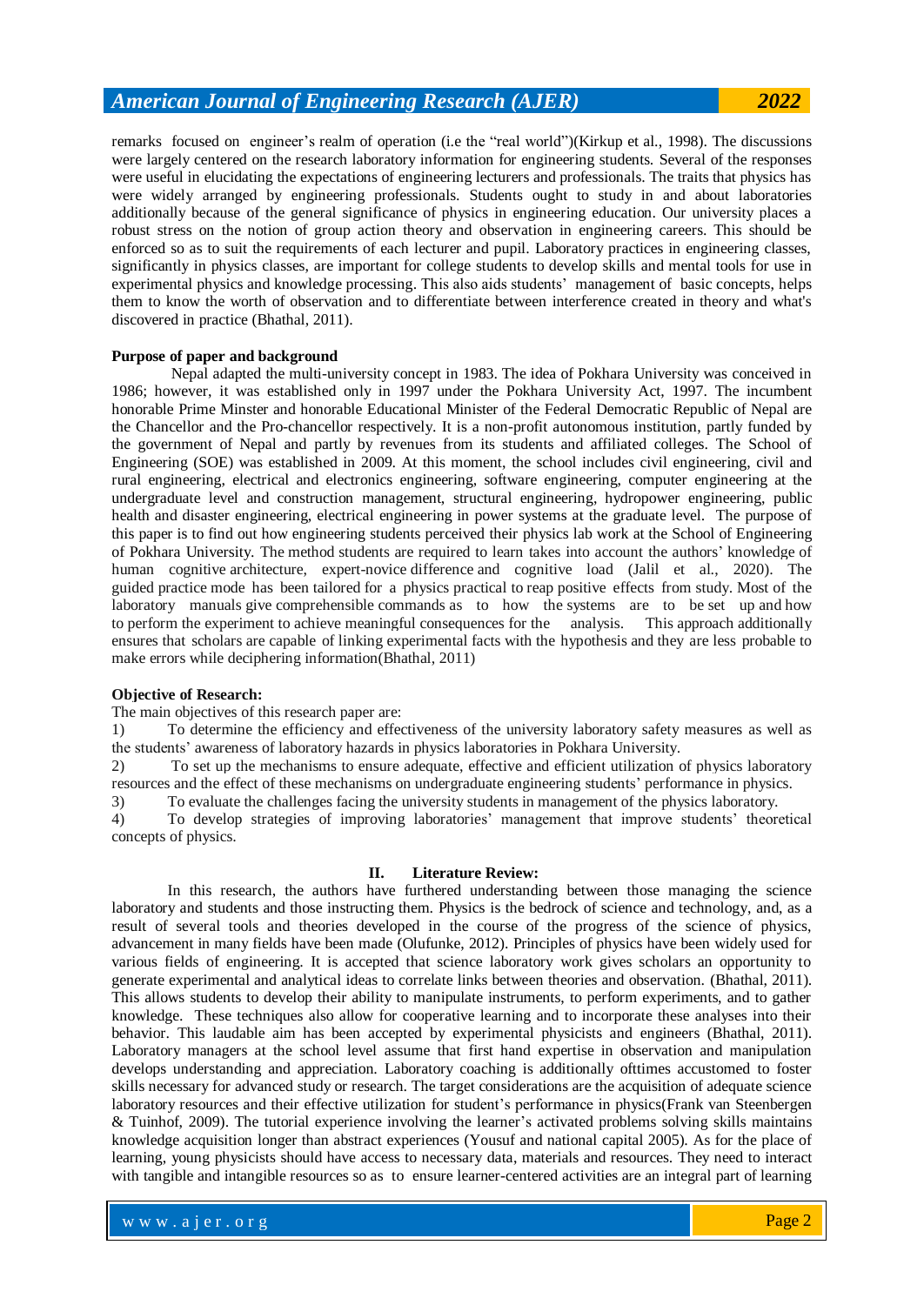science(Frank van Steenbergen & Tuinhof, 2009). Laboratories with inadequate materials have had an adverse effect on performance in science (Lal et al., 2017). In short, laboratory facility has a direct effect on their learning process. Most of the time, students fail to acquire laboratory skills because their studies were not conducted sensibly and effectively.(Dewey, 1906)

### **Conceptual Framework:**

A conceptual framework is a model of presentation wherein a scientist gestates or represents the link between variables within the study and shows the relationship graphically (Fig.1) that shows the interaction between the laboratory management practices. and learning outcome.



The diagram of laboratory management makes up important variables in students' performance. Laboratory management includes equipping the lab well, making certain the lab is utilized in an acceptable way, effective direction by skilled personnel, laboratory organization and making certain safety procedures are followed in laboratories. A great deal of the literature supports the idea that students' performance in physics may be a result of effective lab management. The study has an analog in Production Function Theory (Bateman et al., 2014) often used to measure commercial material production. "Potency" is used to describe the amount of effort needed to accomplish a job or do some work. "Productivity" is used to express a firms work done in a given length of time. For this model, education is understood to be a production with learning as its outputs. The inputs work done by teaching and non-teaching staff, materials for teaching learning, and buildings (science laboratory area). The output is the learning created by pedagogy, the sharing of knowledge and skills additionally measured by the graduation of scholars.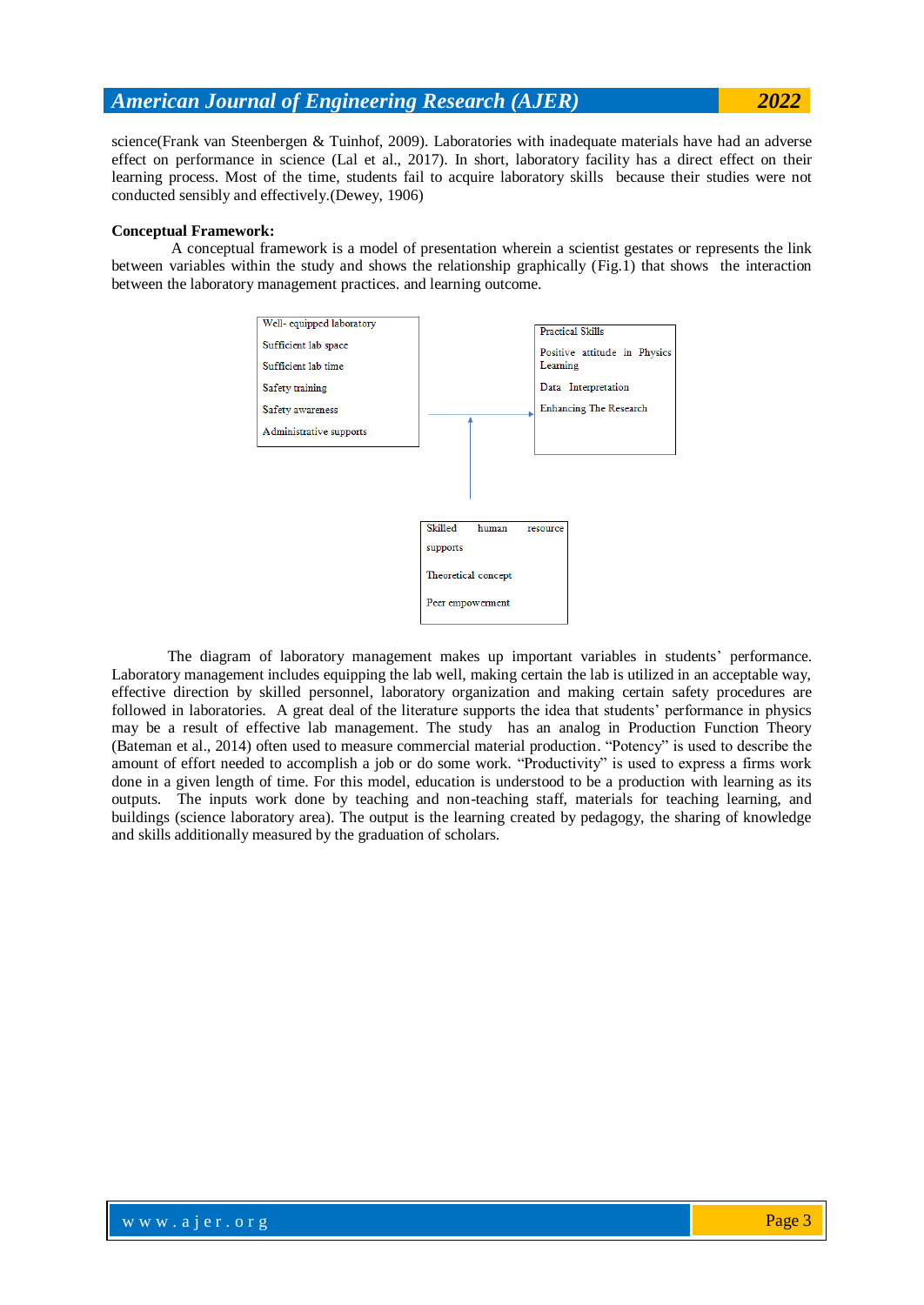

#### **Limitations of the Study**

1. This study is confined to 200 undergraduate engineering students of the academic year 2016-2021.

2. As opinions may vary tremendously, this research has considered only the respondents' answer.

#### **Limitations of the Study**

1. Sample of the research represents the population

2. The higher percentages of responses from respondents show the positive opinions regarding physics lessons and physical experiments.

#### **III. Research Design and Methodology**

This research paper was designed using the descriptive survey method. These studies are concerned with describing characteristics particular to individuals or groups. Descriptive research is a process of collecting data in order to test a hypothesis or to answer questions concerning the current status of the objective of the study. It is helpful in collecting the quantitative data based on individual knowledge, perceptions, feelings and opinion **Area of Study** 

The study was carried out in School of Engineering (SOE) at Pokhara University, Nepal. It is about 180 km west from the capital city of Nepal, Kathmandu.

#### **Target population**

The target population is undergraduate engineering students from the School of Engineering (SOE) for the academic years 2016-2021.

#### **Sampling Technique and Sample size:**

The sample size is small due to the COVID-19 pandemic, limitation of time, funds and lack of human capital. However, the study was carried out from a carefully selected sample to represent the entire population of undergraduate engineering students of the academic years selected. The data was able to cover nearly 30 % of engineering undergraduate students of the SOE. The sample size for a small population of at least 20% is a good representation while 10% is good enough for a population of a larger size (Kumar, 2010). Random sampling was used to collect the data, The primary data and information was taken by questionnaires. The data which were not able to be collected physically were collected via google forms, an internet survey application. The data were represented in various units and forms depending on its nature to conducts through analysis using the SPSS-25 tool to fulfil the set of objectives. The researcher uses the questionnaire to obtain more precise information in a structured framework. A questionnaire is a research tool that can be used to collect data about a large group of subjects within a short time interval. It also allows the researcher to collect larger amounts of data in a relatively short amount of time (Gay et.al, 2009)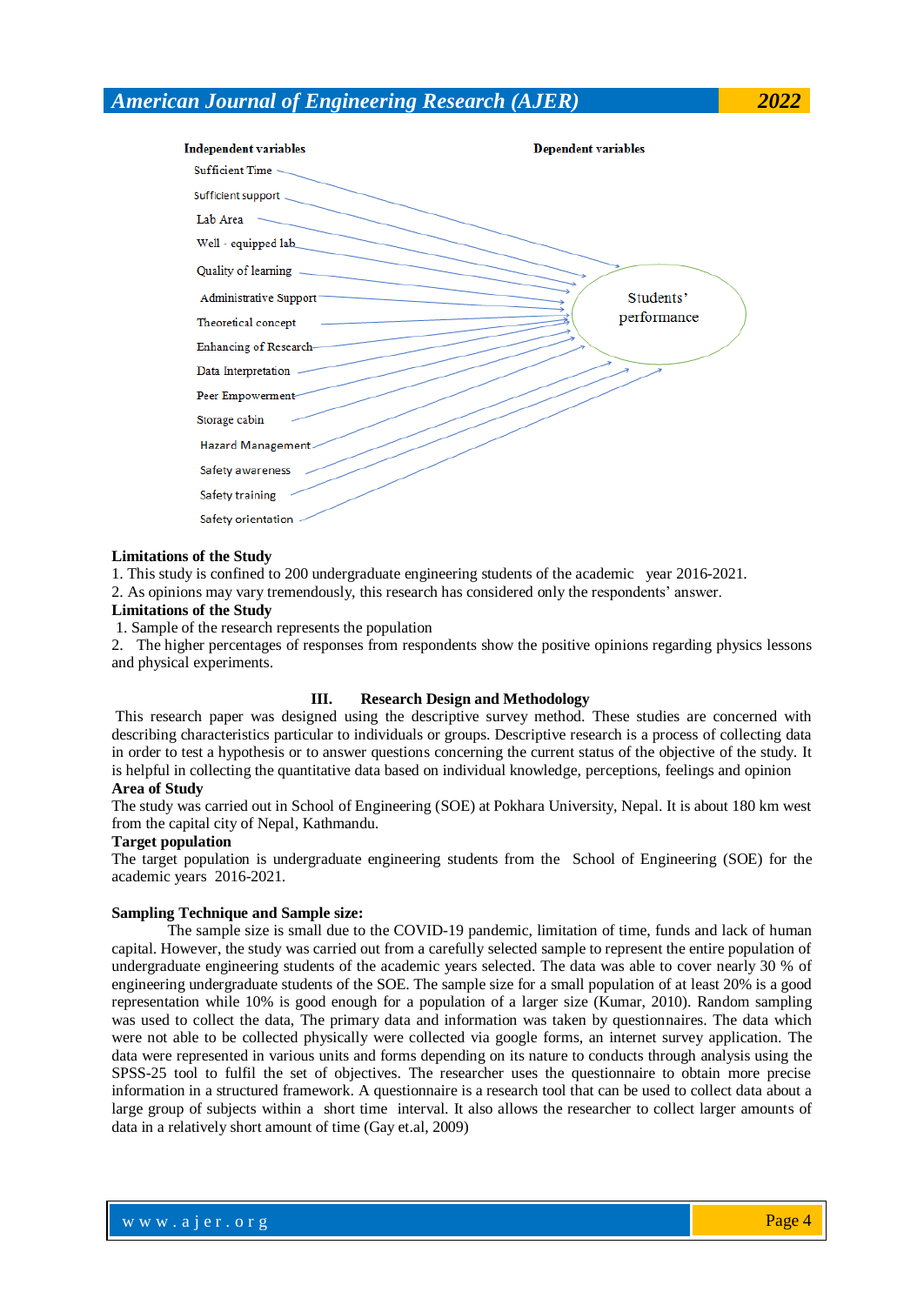Data analysis is a process of inspecting, transforming and modelling data with the objective of highlighting useful information, suggesting conclusions and supporting decision makers (Orodtho,et al, 2012). The SPSS-25 software was used to analyse data qualitatively and quantitively.

#### **IV. Results and Discussion:**

The authors obtained the results from the software mentioned above. Although the statistical analysis was conducted using frequency data, mean and variance, the results have been categorized in the table below and expressed in percentage. Actually, responses obtained as "Yes" or "No" questions were to 1 and 0 respectively. These were translated to the nominal scale and added in the SPSS-25 tool.

The analysis of the data presented in the Appendix I reveals that the learning of theoretical concepts, cooperation among friends working together had an identical mean value (84.31% ), enhancing research and data interpretation shared a mean value (83.33%) safety training had a mean value of 76.47%, safety awareness had a value of 67.65%, quality of learning has mean value(62.75%) and safety training had a mean value 58.82%. On the other hand, other variables such as administrative support, skilled human resource support, sufficient lab time, hazard management, and a well-equipped lab had values of 40.59%, 32.35%, 25.49%, 23.53% and 13.73% respectively. Also, it has been noted from the analysis that the variables administrative support, skilled human resource support, sufficient lab time, hazard management and the presence of a well-equipped lab when considering the students' performance are below average.

#### **V. Conclusion:**

This study was able to establish that the students' performance was affected by the management of the laboratory for undergraduate engineering courses. A good laboratory has a positive influence on academic achievement using the learning by doing process. The statement of variables shows that there have been a few failures during laboratory management hence some students have negative attitudes toward the lab work. However, good laboratory management makes theoretical concepts (of physics) easy to learn. From this study, it could be said that good laboratory management play a crucial role in their performance.

1. It would behoove the administration to pay more attention to arranging a well-equipped laboratory, and these are best to be inspected regularly.

2. More human resources are to be devoted to safety orientation, hazard management and maintenance of the storage cabinet, as they directly influence a students' physics learning process.

3. A higher priority on good management of the physics lab in order to improve the students' performance during physics courses is good policy.

#### **References**

- [1]. Bateman, I. J., Mace, G. M., Fezzi, C., Atkinson, G., & Turner, R. K. (2014). Economic analysis for ecosystem service assessments. In *Valuing Ecosystem Services: Methodological Issues and Case Studies*. https://doi.org/10.4337/9781781955161.00013
- [2]. Bhathal, R. (2011). Retrospective perceptions and views of engineering students about physics and engineering practicals. *European Journal of Engineering Education*, *36*(4), 403–411. https://doi.org/10.1080/03043797.2011.599062
- [3]. Dewey, J. (1906). The Experimental Theory of Knowledge. *Mind*, *15*(59), 293–307. http://www.jstor.org/stable/2248329
- [4]. Frank van Steenbergen, & Tuinhof, A. (2009. Effect of Laboratory Management on Students' Performance in Physics in Public Secondary Schools in Bomet County, Kenya. *Angewandte Chemie International Edition, 6(11), 951–952.*
- [5]. Jalil, J. M. N., Alvarez, E. R., Garcia, I. R. K., & Almaguer, S. P. (2020). Work in progress: Design and construction of physics laboratory equipment and an authentic evaluation system as a pedagogical tool in the integral training of engineering students. *IEEE Global Engineering Education Conference, EDUCON*, *2020*-*April*, 1471–1477. https://doi.org/10.1109/EDUCON45650.2020.9125294
- [6]. Kirkup, L., Johnson, S., Hazel, E., Cheary, R. W., Green, D. C., Swift, P., & Holliday, W. (1998). Designing a new physics laboratory programme for first-year engineering students. *Physics Education*, *33*(4), 258–265. https://doi.org/10.1088/0031- 9120/33/4/016
- [7]. Lal, S., Lucey, A. D., Lindsay, E. D., Sarukkalige, P. R., Mocerino, M., Treagust, D. F., & Zadnik, M. G. (2017). An alternative approach to student assessment for engineering–laboratory learning. *Australasian Journal of Engineering Education*, *22*(2), 81–94. https://doi.org/10.1080/22054952.2018.1435202
- [8]. Olufunke, B. T. (2012). Effect of Availability and Utilization of Physics Laboratory Equipment on Students' Academic Achievement in Senior Secondary School Physics. *World Journal of Education*, *2*(5), 1–7. https://doi.org/10.5430/wje.v2n5p1
- [9]. Dewey, J. (1906). The Experimental Theory of Knowledge. *Mind*, 15(59), 293–307[. http://www.jstor.org/stable/2248329](http://www.jstor.org/stable/2248329) [10]. Kumar, R. (2010). Research Methodology: A step-by-step Guide for Beginners. Third Edition. Uni
- [10]. Kumar, R. (2010). Research Methodology: A step-by-step Guide for Beginners. Third Edition. University of Western

#### **Appendix: I**

#### **Sufficient Lab Time**

|       | ----------------------------- |           |         |                  |                    |  |  |  |
|-------|-------------------------------|-----------|---------|------------------|--------------------|--|--|--|
|       |                               | Frequency | Percent | Percent<br>Valid | Jumulative Percent |  |  |  |
| Valio | ΝO                            | v         | 74.5    | 4.J              | 74.5               |  |  |  |

w w w . a j e r . o r g where  $\mathcal{L} = \mathcal{L} \left( \mathcal{L} \right)$  is the set of  $\mathcal{L} \left( \mathcal{L} \right)$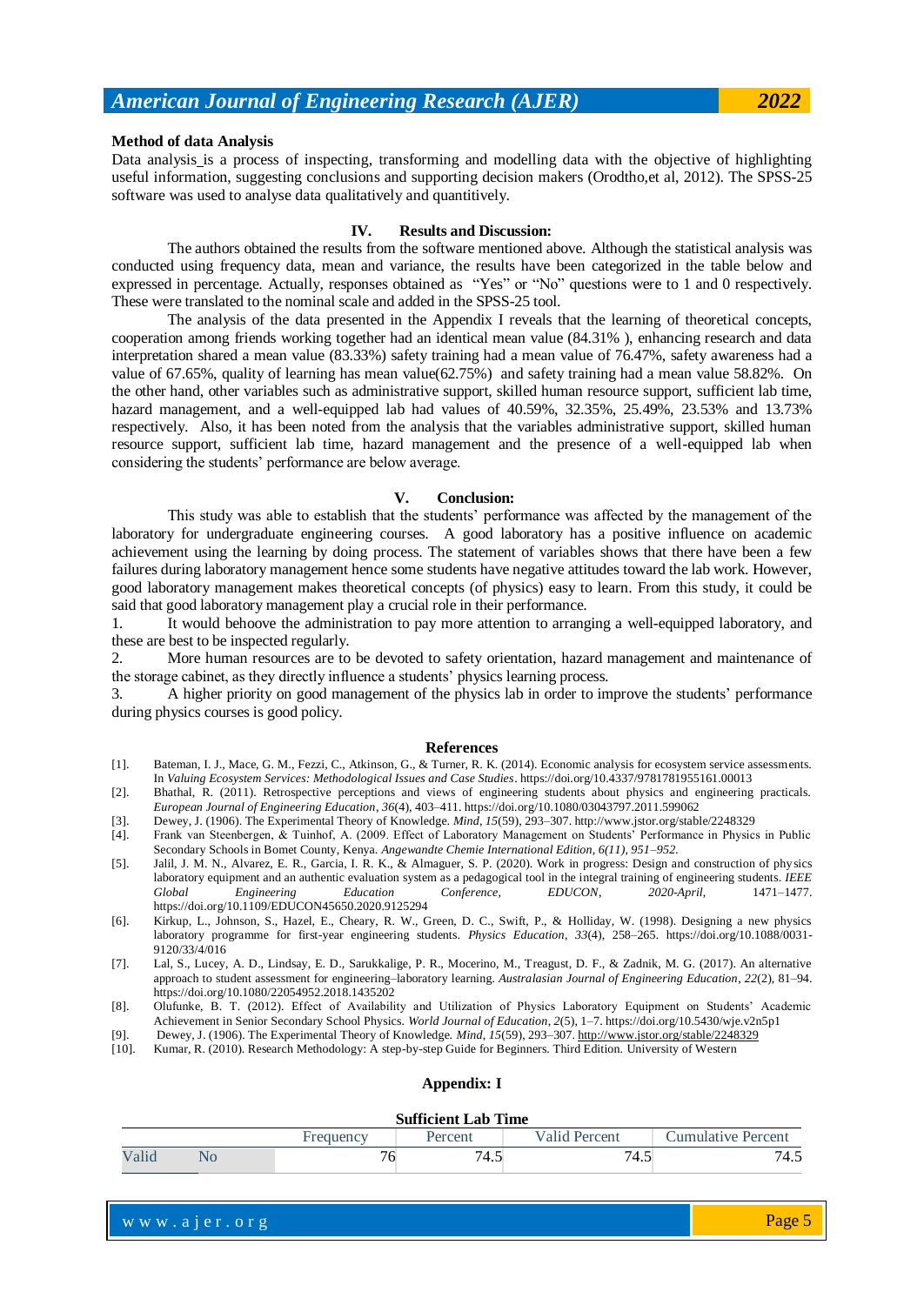| <b>American Journal of Engineering Research (AJER)</b> |     |       |       |       |  |  |  |
|--------------------------------------------------------|-----|-------|-------|-------|--|--|--|
| Yes                                                    | 26. | 25.5  | 25.5  | l00.0 |  |  |  |
| Total                                                  | 102 | 100.0 | 100.0 |       |  |  |  |

### **Skill Human Resource Support**

|       | SKIII HUMAN RESOURCE SUPPORT |           |         |               |                           |  |  |  |  |  |
|-------|------------------------------|-----------|---------|---------------|---------------------------|--|--|--|--|--|
|       |                              | Frequency | Percent | Valid Percent | <b>Cumulative Percent</b> |  |  |  |  |  |
| Valid | NO                           | 69        | 6/0.6   | 67.6          | 67.6                      |  |  |  |  |  |
|       | Yes                          |           | 32.4    | 32.4          | 100.0                     |  |  |  |  |  |
|       | Total                        | .02       | 100.0   | 100.0         |                           |  |  |  |  |  |

|         | <b>Laboratory Area</b> |           |         |       |                                    |  |  |  |  |
|---------|------------------------|-----------|---------|-------|------------------------------------|--|--|--|--|
|         |                        | Frequency | Percent |       | Valid Percent   Cumulative Percent |  |  |  |  |
| Valid   | N <sub>0</sub>         | 76        | 74.5    | 75.2  | 75.2                               |  |  |  |  |
|         | Yes                    | 25        | 24.5    | 24.8  | 100.0                              |  |  |  |  |
|         | Total                  | 101       | 99.0    | 100.0 |                                    |  |  |  |  |
| Missing | System                 |           | 1.0     |       |                                    |  |  |  |  |
| Total   |                        | 102       | 100.0   |       |                                    |  |  |  |  |

### **Well-Equipped Lab**

|       |       | Frequency | Percent | Valid Percent | <b>Cumulative Percent</b> |
|-------|-------|-----------|---------|---------------|---------------------------|
| Valid | No    | 88        | 86.3    | 86.3          | 86.3                      |
|       | Yes   |           | 13.7    | 13.7          | 100.0                     |
|       | Total | 102       | 100.0   | 100.0         |                           |

|       |       |           | <b>Quality Learning</b> |               |                           |
|-------|-------|-----------|-------------------------|---------------|---------------------------|
|       |       | Frequency | Percent                 | Valid Percent | <b>Cumulative Percent</b> |
| Valid | No    | 38        | 37.3                    | 37.3          | 37.3                      |
|       | Yes   | 64        | 62.7                    | 62.7          | 100.0                     |
|       | Total | 102       | 100.0                   | 100.0         |                           |

### **Safety Training**

|       |       | Frequency | Percent | <b>Valid Percent</b> | <b>Cumulative Percent</b> |
|-------|-------|-----------|---------|----------------------|---------------------------|
| Valid | No    |           | 23.5    | 23.5                 | 23.5                      |
|       | Yes   | 78        | 76.5    | 76.5                 | 100.0                     |
|       | Total | 102       | 100.0   | 100.0                |                           |

### **Administrative Support**

|       |       | Frequency | Percent | Valid Percent | <b>Cumulative Percent</b> |
|-------|-------|-----------|---------|---------------|---------------------------|
| Valid | No    | 60        | 58.8    | 59.4          | 59.4                      |
|       | Yes   | 41        | 40.2    | 40.6          | 100.0                     |
|       | Total | 101       | 99.0    | 100.0         |                           |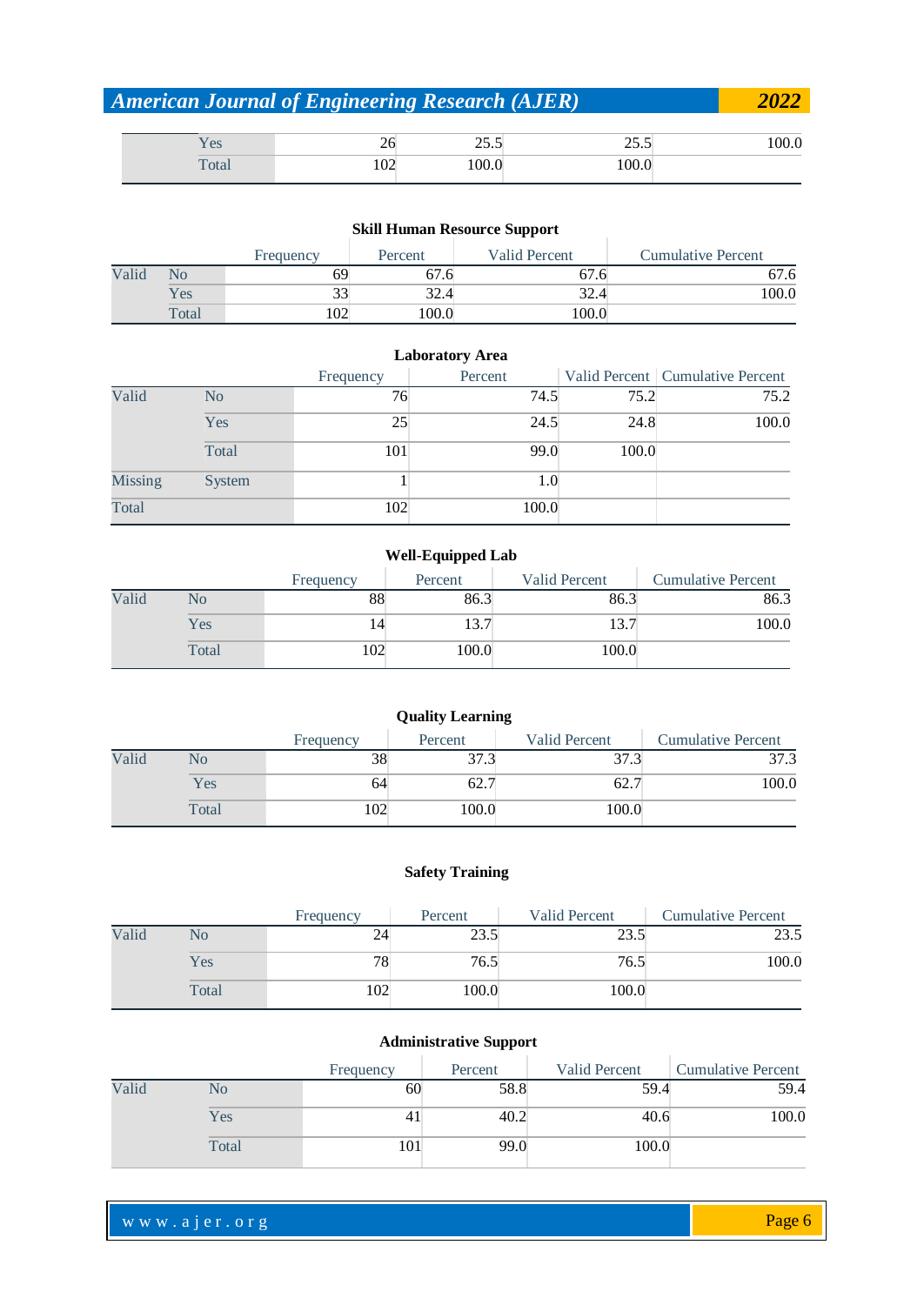| Missing | vstem |     | $\cdot$ |  |
|---------|-------|-----|---------|--|
| Total   |       | 102 | 100.0   |  |

### **Theoretical Concept**

|       |       | Frequency | Percent | <b>Valid Percent</b> | <b>Cumulative Percent</b> |
|-------|-------|-----------|---------|----------------------|---------------------------|
| Valid | No    | 16        | 15.7    | 1J.                  |                           |
|       | Yes   | 86        | 84.3    | 84.3                 | 100.0                     |
|       | Total | 102       | 100.0   | 100.0                |                           |

### **Enhancement of Research**

|       |       | Frequency | Percent | Valid Percent | <b>Cumulative Percent</b> |
|-------|-------|-----------|---------|---------------|---------------------------|
| Valid | No    |           | 16.7    | 16.7          | 16.7                      |
|       | Yes   | 85        | 83.3    | 83.3          | 100.0                     |
|       | Total | 102       | 100.0   | 100.0         |                           |

### **Interpretating of Data**

|       |       | Frequency | Percent | Valid Percent | <b>Cumulative Percent</b> |
|-------|-------|-----------|---------|---------------|---------------------------|
| Valid | No    |           | 16.7    | 16.7          | 16.7                      |
|       | Yes   | 85        | 83.3    | 83.3          | 100.0                     |
|       | Total | 102       | 100.0   | 100.0         |                           |

### **Peer Empowerment**

|       |       | Frequency | Percent | Valid Percent | <b>Cumulative Percent</b> |
|-------|-------|-----------|---------|---------------|---------------------------|
| Valid | No    | 16        | 15.7    | 15.7          | 15.7                      |
|       | Yes   | 86        | 84.3    | 84.3          | 100.0                     |
|       | Total | 102       | 100.0   | 100.0         |                           |

### **Safety Awareness**

|       |       | Frequency | Percent | Valid Percent | <b>Cumulative Percent</b> |
|-------|-------|-----------|---------|---------------|---------------------------|
| Valid | No    | 33        | 32.4    | 32.4          | 32.4                      |
|       | Yes   | 69        | 67.6    | 67.6          | 100.0                     |
|       | Total | 102       | 100.0   | 100.0         |                           |

### **Lab Hazard Management**

|       |       | Frequency | Percent | Valid Percent | <b>Cumulative Percent</b> |
|-------|-------|-----------|---------|---------------|---------------------------|
| Valid | No    | 78        | 76.5    | 76.5          | 76.5                      |
|       | Yes   | 24        | 23.5    | 23.5          | 100.0                     |
|       | Total | 102       | 100.0   | 100.0         |                           |